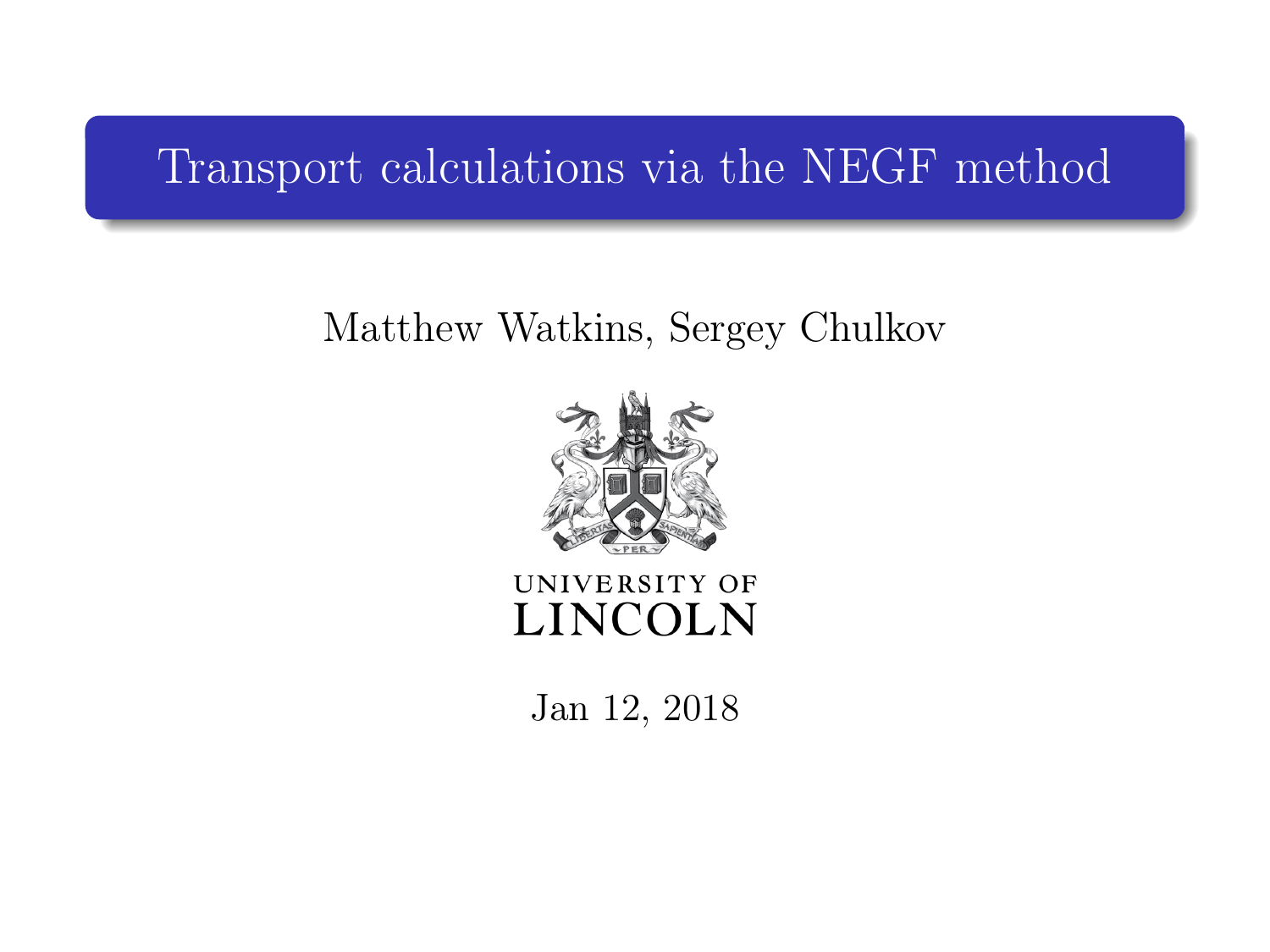# Aim of this talk

- $\checkmark$  Introduce the Non-Equilibrium Green's Function (NEGF) method;
- $\checkmark$  Show how to set up NEGF calculation in CP2K.

#### Literature:

- <sup>1</sup> S. Doniach and E. Sohdheimer "Green's Functions for Solid State Physicists", Frontiers in Physics Lecture note series 44 (1974);
- <sup>2</sup> H. Haug, A.-P. Jauho "Quantum Kinetics in Transport and Optics of Semiconductors", Springer Series in Solid State Sciences 123 (1998).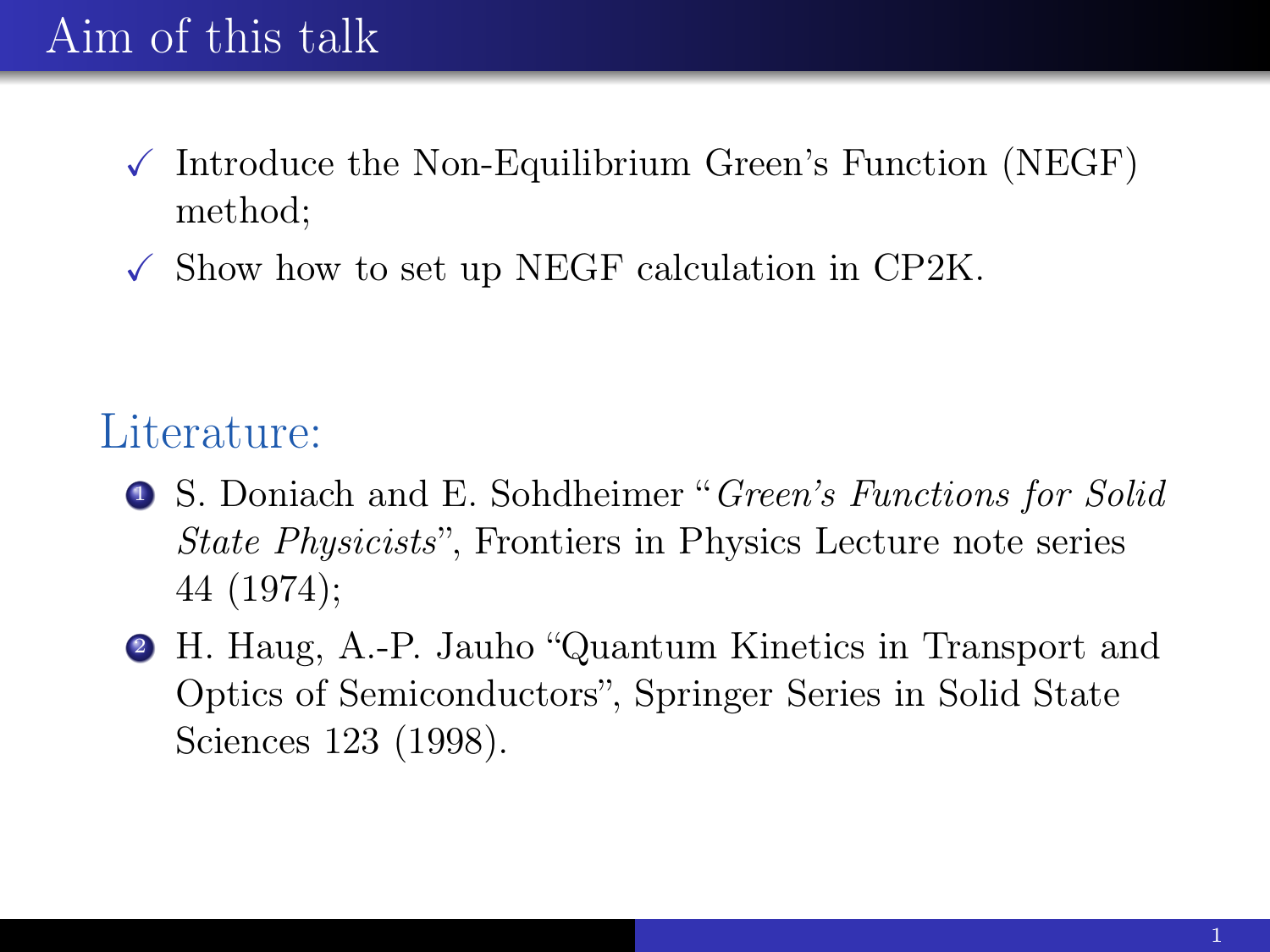## The simplest setup

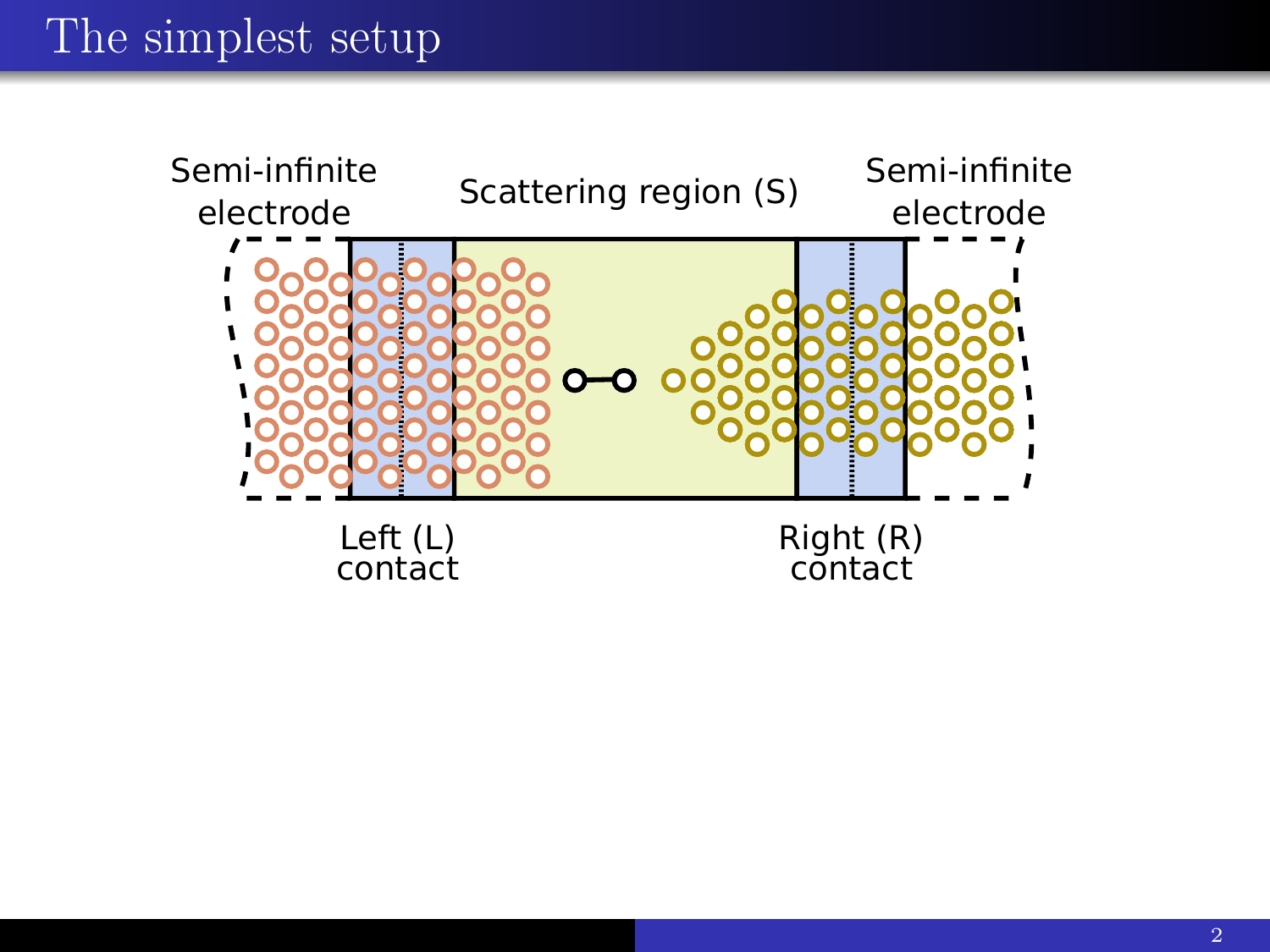#### The simplest setup

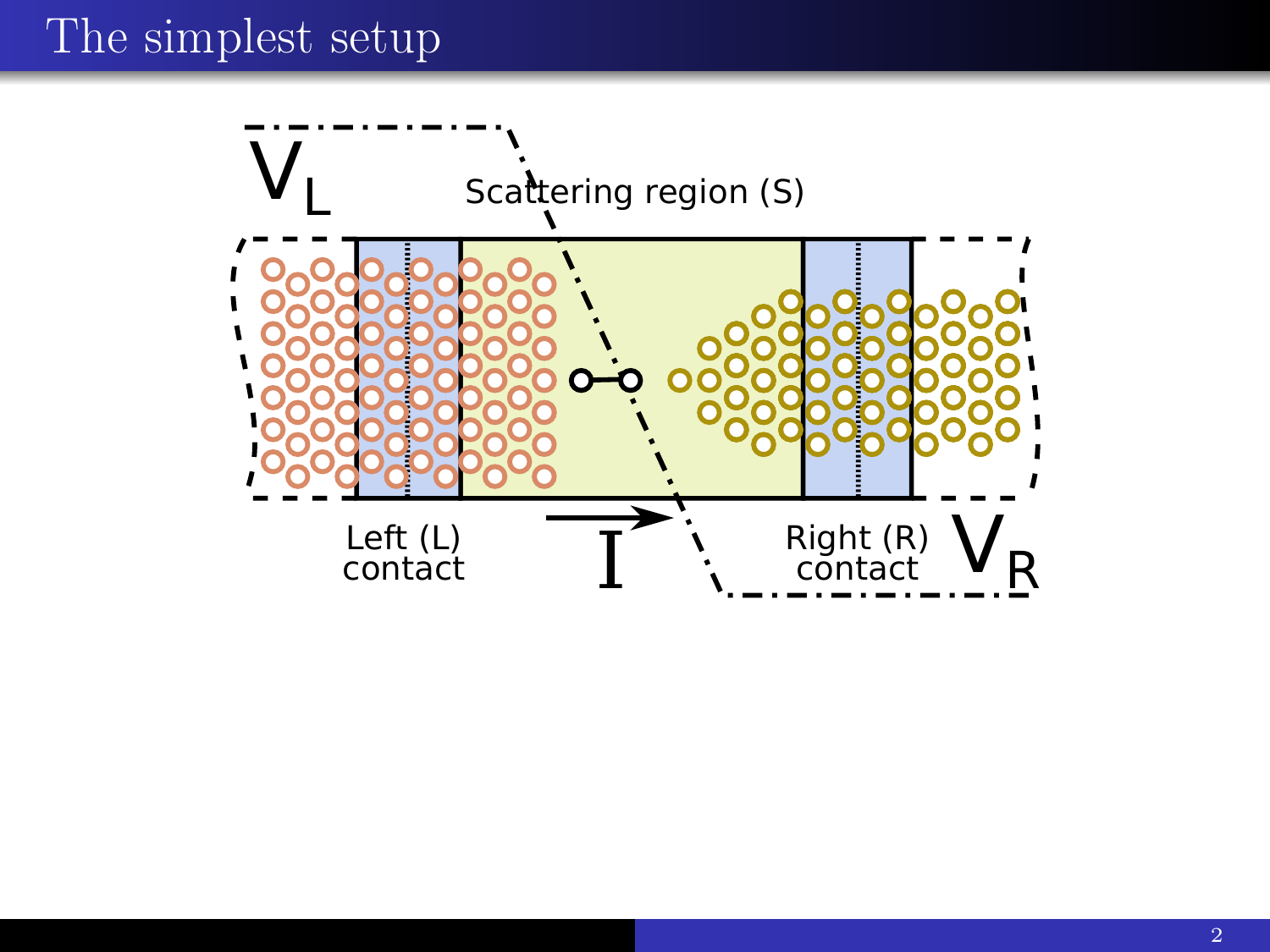### The simplest setup

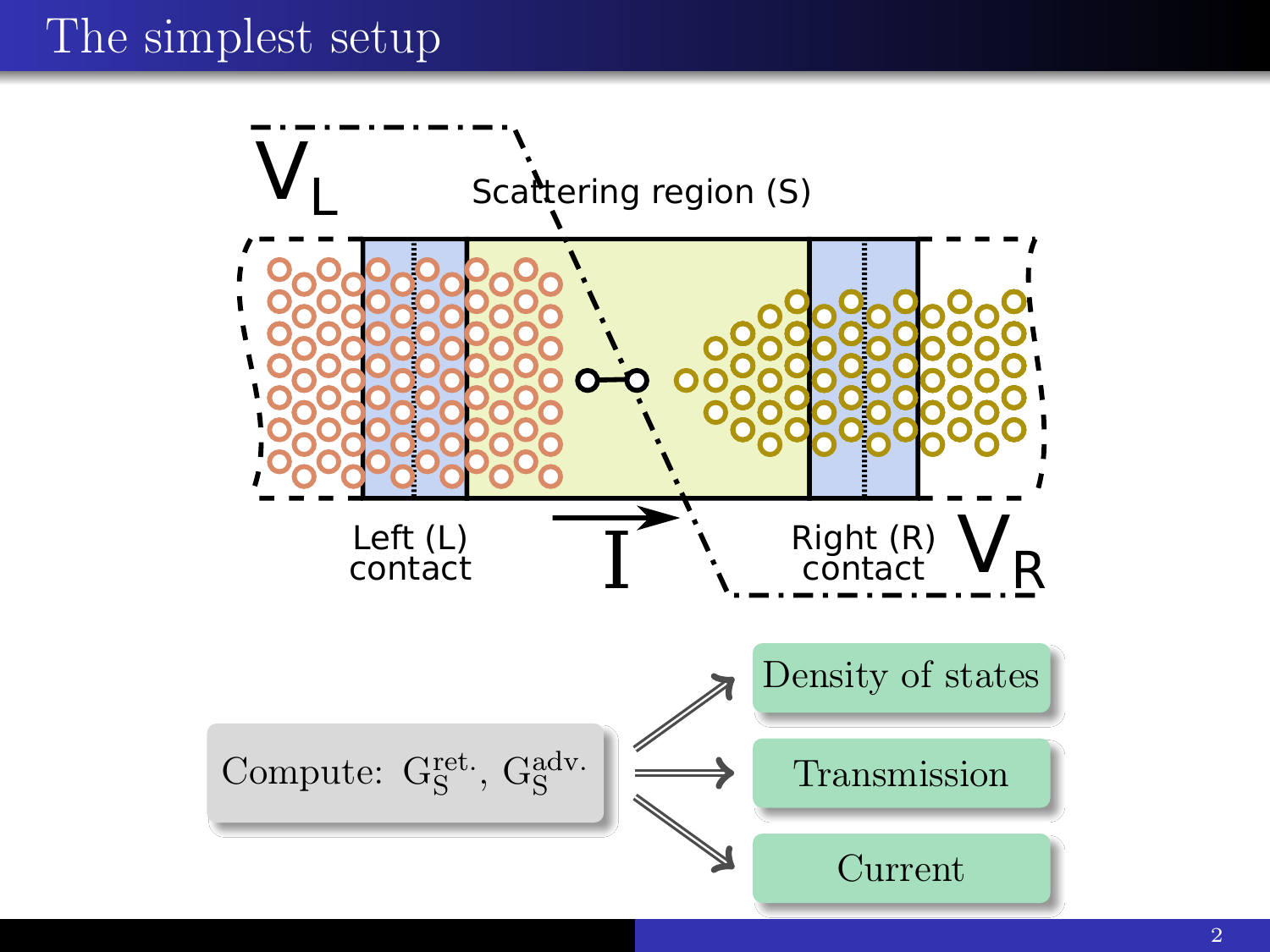#### Assumption: Nearest-neighbour interaction



$$
\mathbf{H} = \left( \begin{array}{ccc} \mathbf{H}_{\mathrm{L}} & \mathbf{H}_{\mathrm{LS}} & 0 \\ \mathbf{H}_{\mathrm{SL}} & \mathbf{H}_{\mathrm{S}} & \mathbf{H}_{\mathrm{SR}} \\ 0 & \mathbf{H}_{\mathrm{SR}} & \mathbf{H}_{\mathrm{R}} \end{array} \right)
$$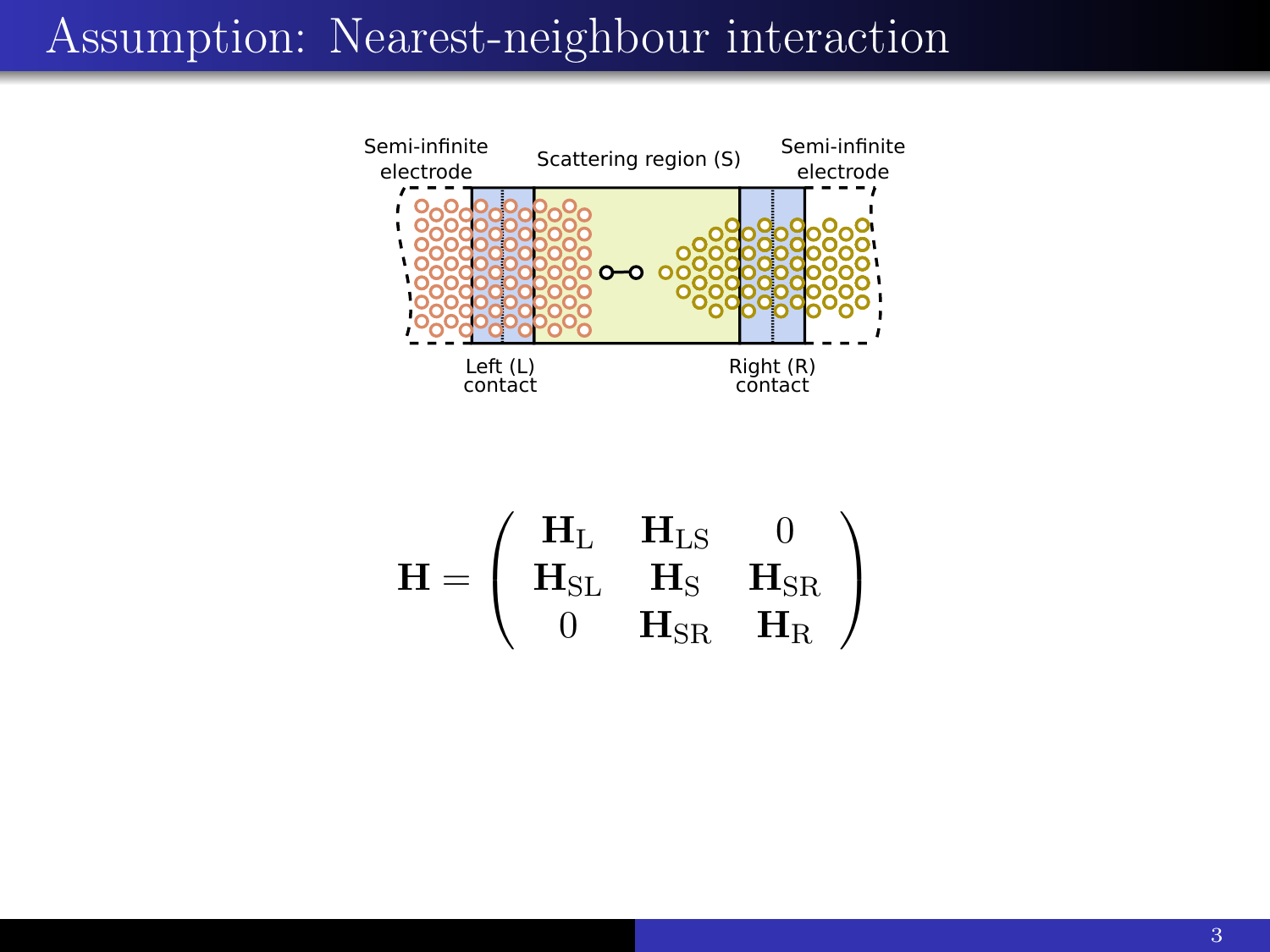#### Assumption: Nearest-neighbour interaction



The same is also true for semi-infinite electrodes:

$$
\mathbf{H}_{L(R)} = \left( \begin{array}{cccc} h & t & 0 & 0 \\ t^{\dagger} & h & t & 0 \\ 0 & t^{\dagger} & h & \ddots \\ 0 & 0 & \ddots & \ddots \end{array} \right)
$$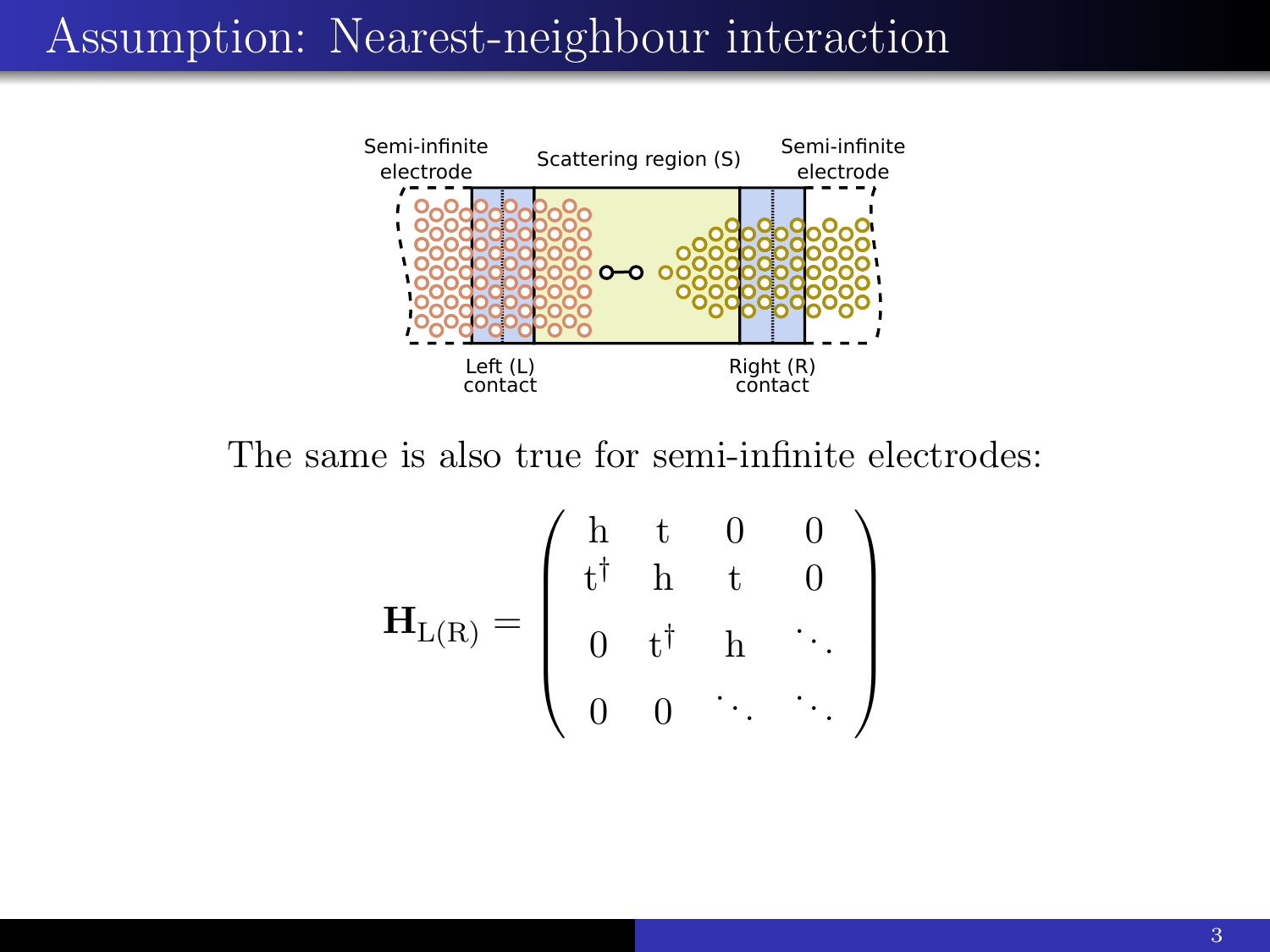## Iterative algorithm

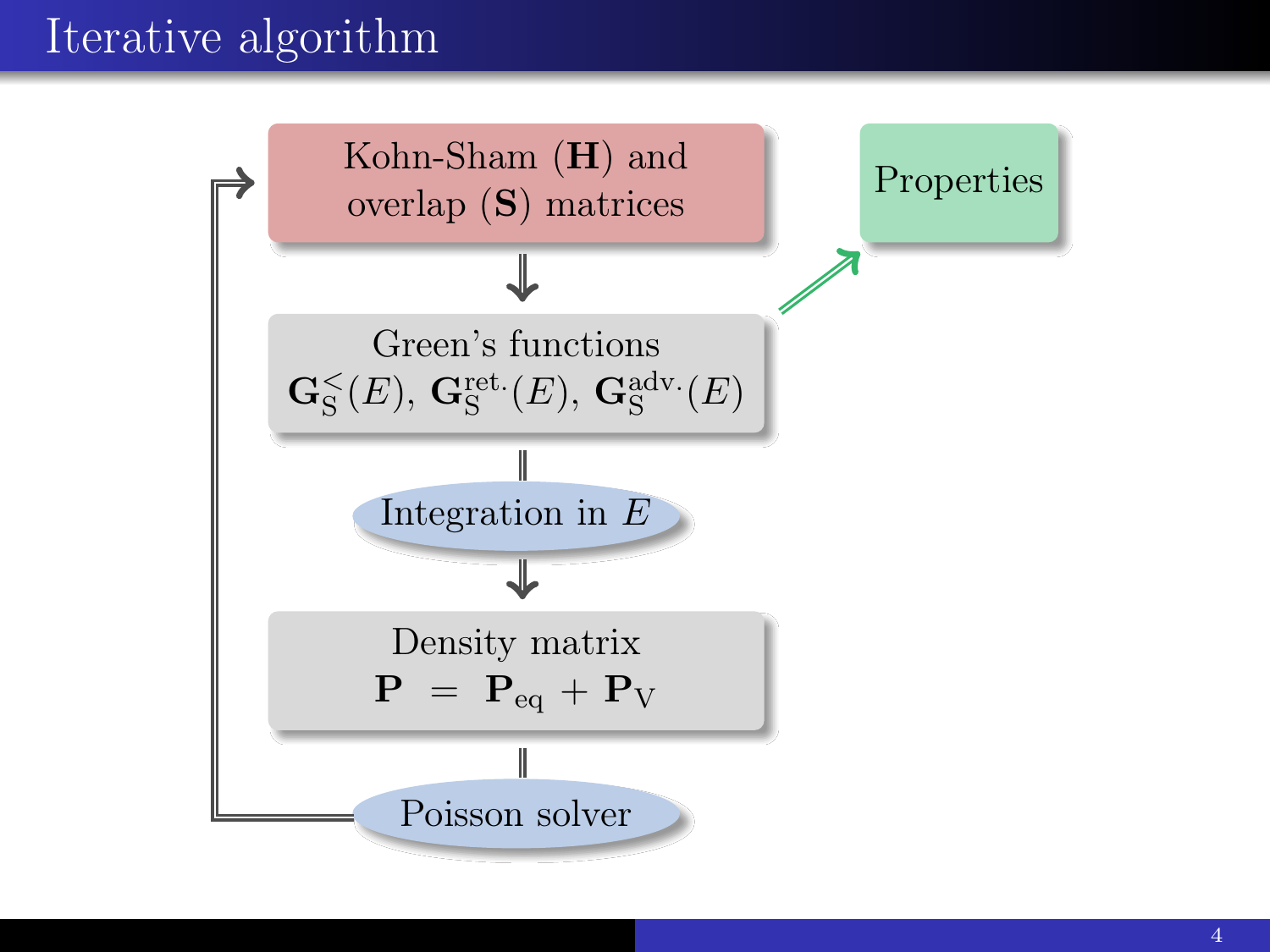## Iterative algorithm

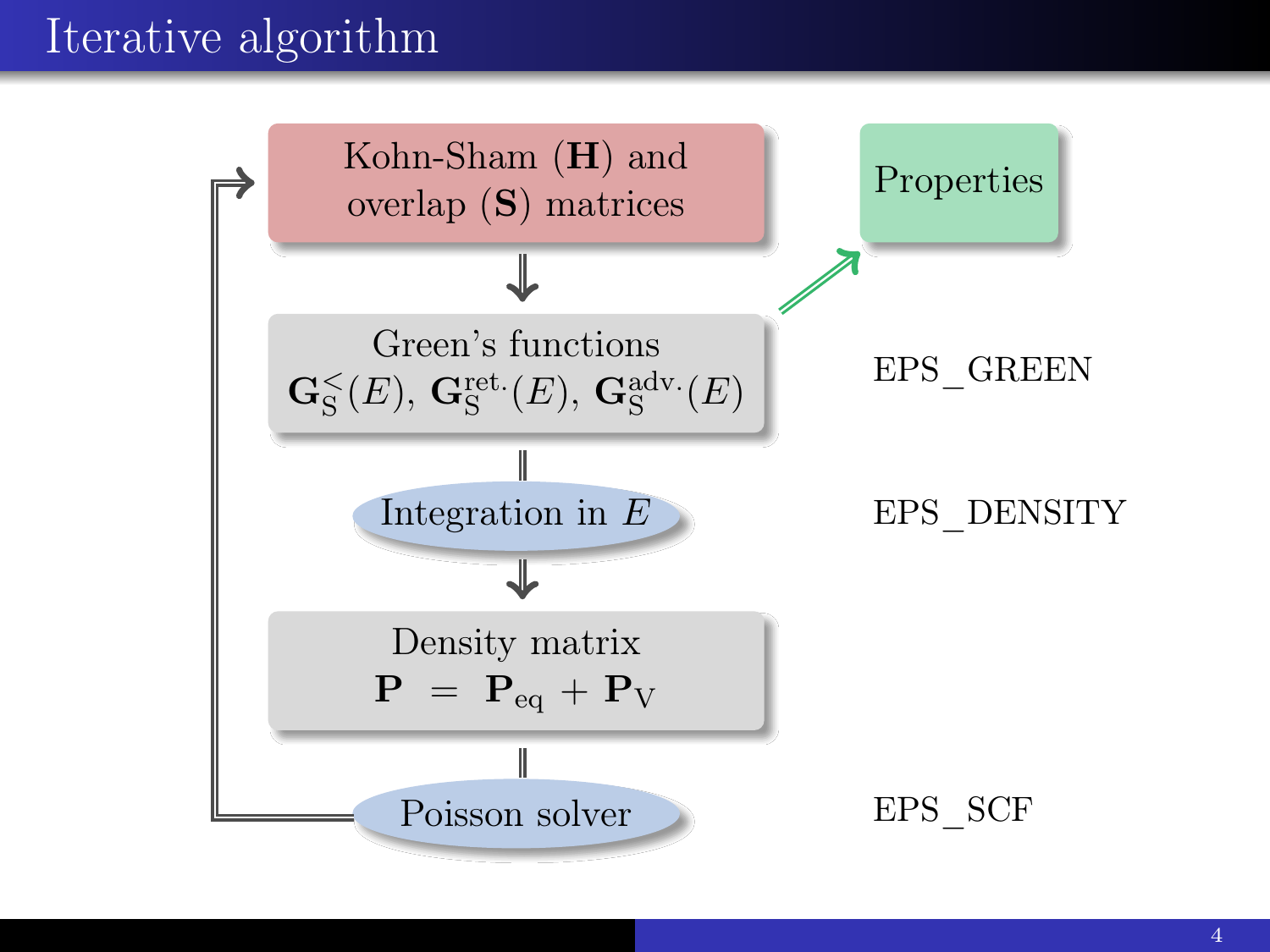#### Example: Lithium chain



- $\checkmark$  8 atoms in contact unit cell;
- $\checkmark$  16 atoms in scattering region;
- $\checkmark$  100 atoms in total;
- $\sqrt{20 \times 20 \times 300 \text{ Å}^3}$  unit cell:
- X PBE / SZV-MOLOPT / GTH

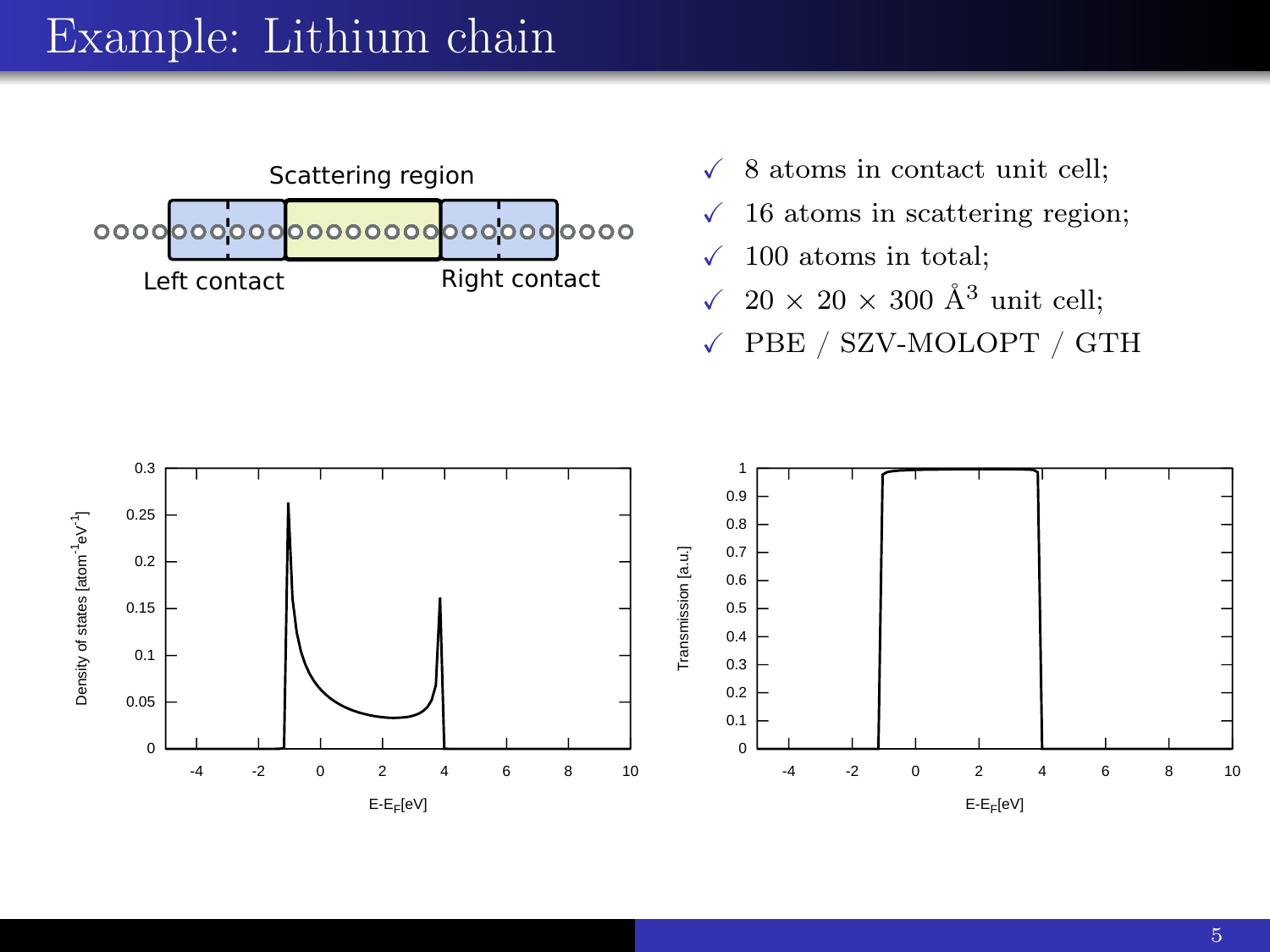#### Example input file: Lithium chain

&GLOBAL PROJECT Li RUN\_TYPE negf &END &NEGF &CONTACT &BULK\_REGION MOLNAME L1 L2 &END ELECTRIC\_POTENTIAL [eV] 0.0<br>FERMI LEVEL -0.10677 # FERMI LEVEL FORCE\_EVAL\_SECTION 1 &END . . . second contact . . . &SCATTERING\_REGION LIST 43..58 &END SCATTERING\_REGION TEMPERATURE 293 &PRINT &DOS FILENAME dos &END &TRANSMISSION FILENAME transm &END &END &END

# [FORCE\_EVAL 0] : entire system &FORCE\_EVAL METHOD Quickstep . . . DFT parameters . . . &SUBSYS &COORD . . . all atoms go here . . . &END &END &END # [FORCE\_EVAL 1] : the first contact &FORCE\_EVAL METHOD Quickstep &DFT . . . &KPOINTS SCHEME MONKHORST-PACK 4 4 4 &END &END &SUBSYS &COORD<br>0.00 Li 0.00 0.00 99.00 L1<br>Li 0.00 0.00 102.00 L1  $0.00$  102.00 L1 . . . Li 0.00 0.00 117.00 L1<br>Li 0.00 0.00 120.00 L1 0.00 120.00 L1 &END &END &END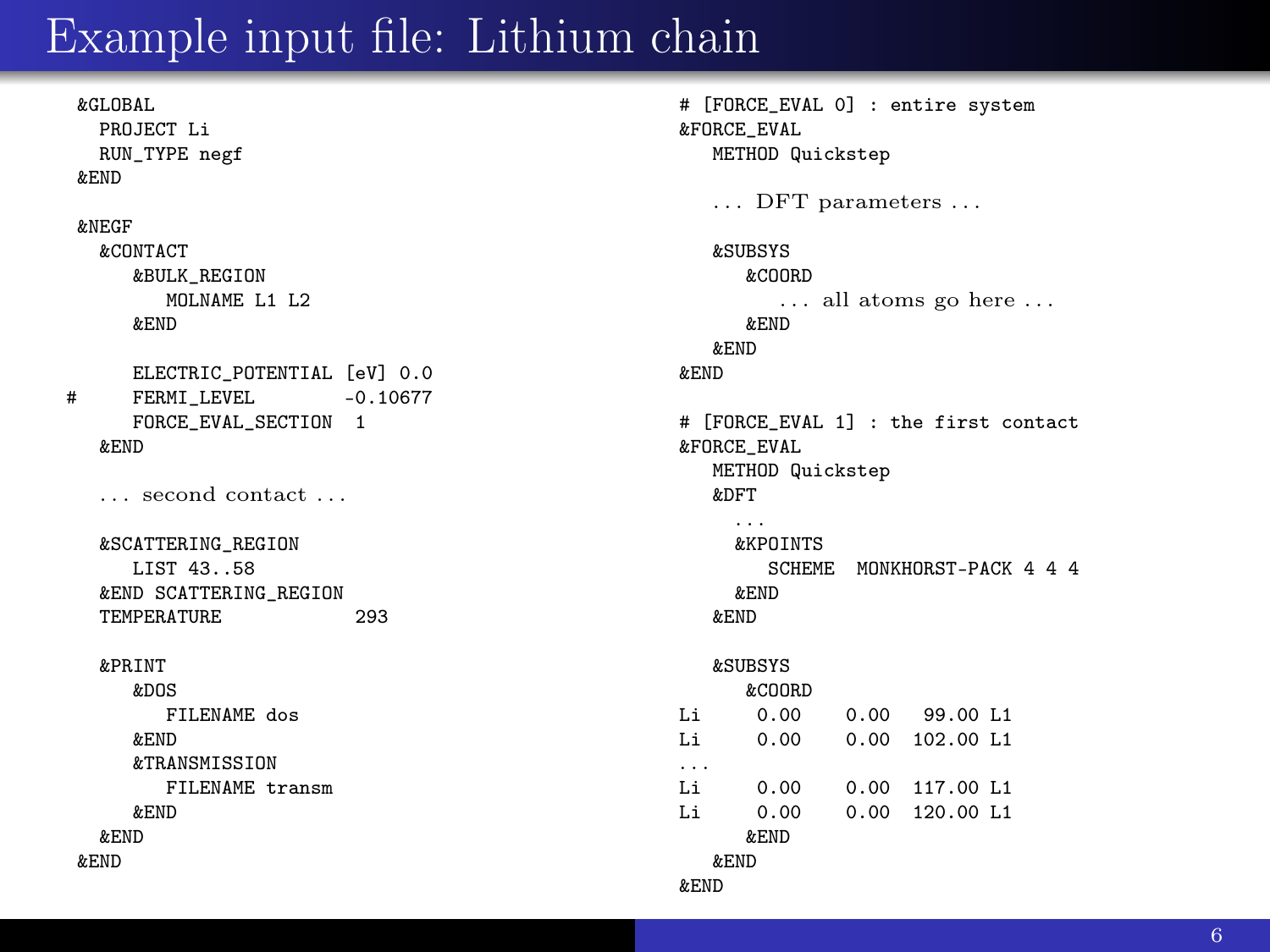#### Example output log: Lithium chain

COMPUTE FERMI LEVEL OF CONTACT 1 AT 293.000 KELVIN

Electronic density of the isolated contact unit cell: -24.00000000000

|                                                                         |                                             |                               |  |                                | Step Integration method Time Fermi level Convergence (density) |
|-------------------------------------------------------------------------|---------------------------------------------|-------------------------------|--|--------------------------------|----------------------------------------------------------------|
|                                                                         | $1 -$                                       |                               |  |                                | CC 98 2.74E-06 0.1 -0.08488095 3.27524E+00                     |
| $\overline{2}$                                                          |                                             |                               |  | CC 98 2.73E-06 0.1 -0.07963757 | 3.94160E+00                                                    |
| 3                                                                       |                                             |                               |  |                                | CC 98 3.09E-06 0.1 -0.11065280 -6.94556E-01                    |
| 4                                                                       |                                             |                               |  |                                | CC 98 2.97E-06 0.1 -0.10614376 1.07967E-01                     |
| 5                                                                       |                                             | CC 98 2.98E-06 0.1            |  |                                | $-0.10686857$ $-1.71633E-02$                                   |
|                                                                         |                                             |                               |  |                                | 6 CC 98 2.98E-06 0.1 -0.10676915 8.37216E-05                   |
| $\overline{7}$                                                          |                                             |                               |  |                                | CC 98 2.98E-06 0.1 -0.10676963 -4.08547E-07                    |
|                                                                         | NEGFI Contact No. 1                         |                               |  |                                |                                                                |
|                                                                         | NEGF  Fermi level at 293.000 Kelvin (a.u.): |                               |  |                                | $-0.10676963$                                                  |
|                                                                         |                                             | NEGF  Electric potential (V): |  |                                | 0.00000000                                                     |
|                                                                         | NEGFI Contact No. 2                         |                               |  |                                |                                                                |
| NEGF  Fermi level at 293.000 Kelvin (a.u.):                             |                                             |                               |  |                                | $-0.10676963$                                                  |
| NEGF   Electric potential (V):                                          |                                             |                               |  | 0.00000000                     |                                                                |
|                                                                         |                                             |                               |  |                                |                                                                |
| NEGF SELF-CONSISTENT PROCEDURE                                          |                                             |                               |  |                                |                                                                |
| Initial electronic density of the scattering region: -47.70439078463643 |                                             |                               |  |                                |                                                                |
|                                                                         |                                             |                               |  |                                | Step Integration method Time Electronic density Convergence    |
|                                                                         | $1 \qquad \qquad$                           |                               |  |                                | CC 98 2.98E-06 0.1 -47.70429406 9.67289E-05                    |
| *** NEGF run converged in 1 iteration(s) ***                            |                                             |                               |  |                                |                                                                |